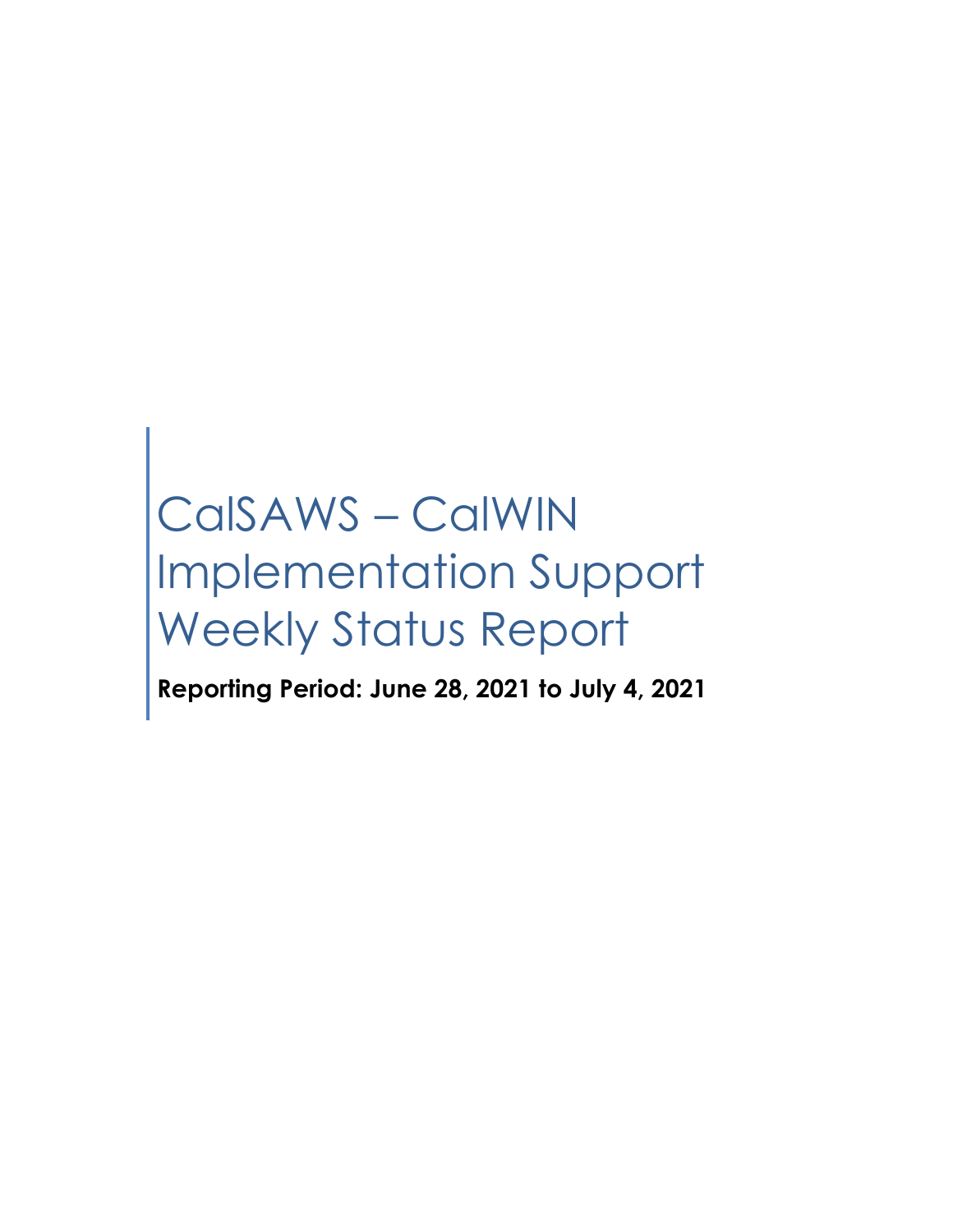Weekly Status Report, July 7, 2021 Reporting Period: June 28, 2021 to July 4, 2021

# **Table of Contents**

| $-1.1$ |  |
|--------|--|
| 1.2    |  |
| 1.3    |  |
| 1.4    |  |
| 1.5    |  |
| 1.6    |  |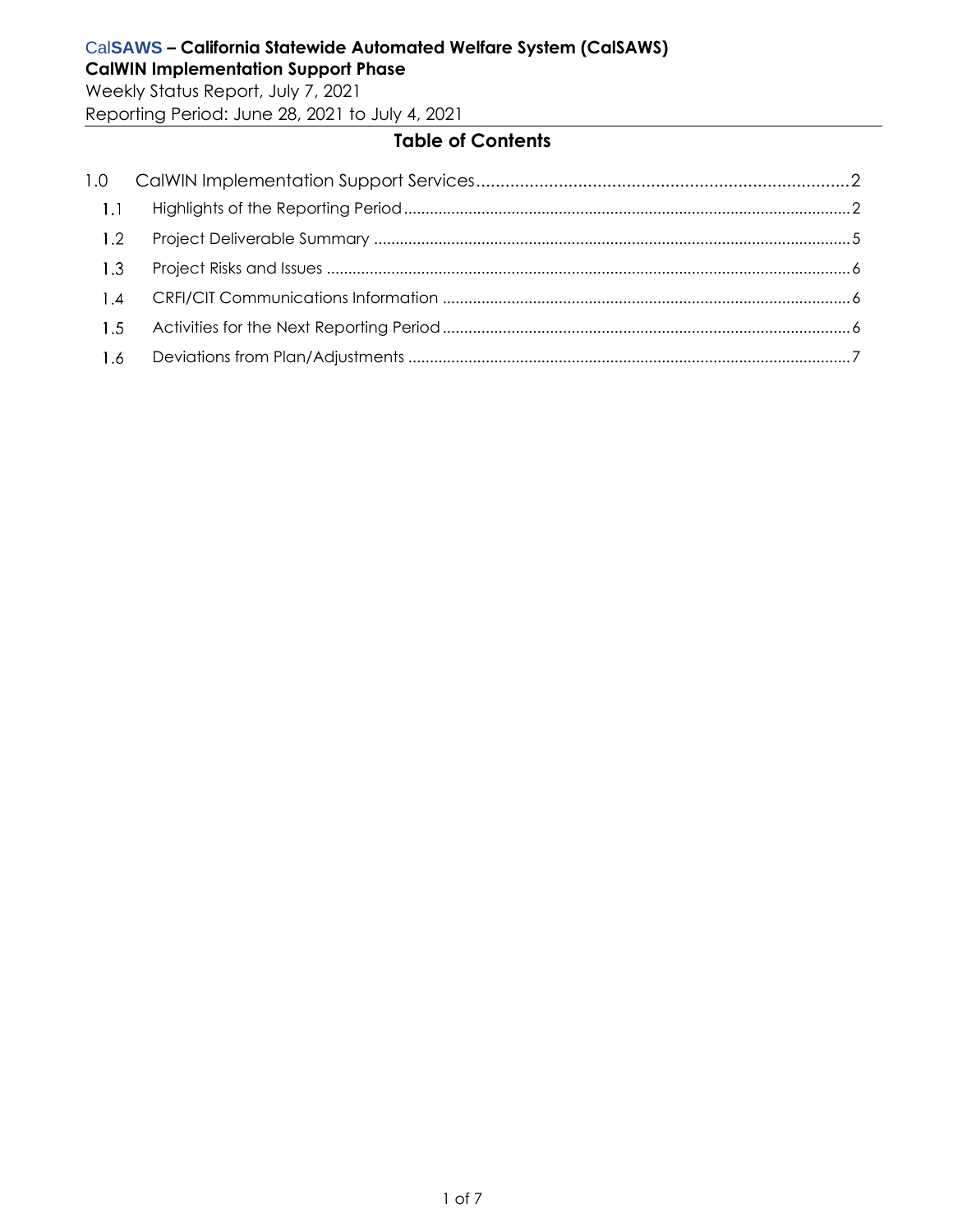Weekly Status Report, July 7, 2021 Reporting Period: June 28, 2021 to July 4, 2021

# <span id="page-2-0"></span>**1.0 CalWIN Implementation Support Services**

#### <span id="page-2-1"></span> $1.1$ **Highlights of the Reporting Period**

# **Project Management**

- ► Continued planning for on-boarding staff resources.
- ► Continued the monitoring of Action Items (AIs) and followed up with the POCs to update the statuses.
- ► Continued monitoring and updating the Questions and Answers (Q&A) Log.
- ► Worked with the team to close out any remaining Action Items due by 06/30/21.

# **Business Process Re-Engineering (BPR)**

- ► As-Is sessions for ALL 18 CalWIN Counties are complete.
- ► Alameda, Fresno, and San Luis Obispo (SLO) Counties' As-Is Final Work Product (FWP) are pending sign-off.
- ► Draft Work Product (DWP) for San Francisco, Sacramento, and Sonoma under review.
- ► Conducted Week 2 of the To-Be BPR sessions with Placer and Contra Costa Counties
- ► Scheduled the Week-1 To-Be BPR sessions for Yolo County.

|                 |                              |                            |                                          |                                        |                         |                           | County Sign-Off on                     |
|-----------------|------------------------------|----------------------------|------------------------------------------|----------------------------------------|-------------------------|---------------------------|----------------------------------------|
| County          | Session<br><b>Start Date</b> | Session<br><b>End Date</b> | <b>First Review</b><br><b>Start Date</b> | <b>First Review</b><br><b>End Date</b> | Incorporate<br>Feedback | <b>Start Final Review</b> | <b>FINAL As-Is</b><br><b>Processes</b> |
| <b>Wave 1</b>   |                              |                            |                                          |                                        |                         |                           |                                        |
| Contra Costa    | 02/22/21                     | 03/25/21                   | 03/29/21                                 | 04/09/21                               | 04/16/21                | 04/19/21                  | 04/23/21                               |
| Placer          | 02/22/21                     | 03/12/21                   | 03/29/21                                 | 04/09/21                               | 04/16/21                | 04/19/21                  | 04/23/21                               |
| Yolo            | 03/01/21                     | 03/19/21                   | 03/29/21                                 | 04/09/21                               | 04/16/21                | 04/19/21                  | 04/23/21                               |
| <b>Wave 2</b>   |                              |                            |                                          |                                        |                         |                           |                                        |
| Tulare          | 03/01/21                     | 03/19/21                   | 03/29/21                                 | 04/09/21                               | 04/16/21                | 04/19/21                  | 04/23/21                               |
| Santa Clara     | 03/22/21                     | 04/02/21                   | 04/05/21                                 | 04/16/21                               | 04/23/21                | 04/26/21                  | 04/30/21                               |
| <b>Wave 3</b>   |                              |                            |                                          |                                        |                         |                           |                                        |
| Santa Barbara   | 03/22/21                     | 04/02/21                   | 04/05/21                                 | 04/16/21                               | 04/23/21                | 04/26/21                  | 04/30/21                               |
| Orange          | 04/05/21                     | 04/16/21                   | 04/19/21                                 | 04/30/21                               | 05/07/21                | 05/10/21                  | 05/14/21                               |
| Ventura         | 04/05/21                     | 04/16/21                   | 04/19/21                                 | 04/30/21                               | 05/07/21                | 05/10/21                  | 05/14/21                               |
| <b>Wave 4</b>   |                              |                            |                                          |                                        |                         |                           |                                        |
| Solano          | 04/19/21                     | 04/30/21                   | 05/03/21                                 | 05/14/21                               | 05/21/21                | 05/24/21                  | 06/01/21                               |
| Santa Cruz      | 04/19/21                     | 04/30/21                   | 05/03/21                                 | 05/14/21                               | 05/21/21                | 05/24/21                  | 06/01/21                               |
| San Mateo       | 05/03/21                     | 05/14/21                   | 05/17/21                                 | 05/28/21                               | 06/06/21                | 06/08/21                  | 06/15/21                               |
| San Diego       | 05/03/21                     | 05/14/21                   | 05/17/21                                 | 05/28/21                               | 06/06/21                | 06/08/21                  | 06/15/21                               |
| <b>Wave 5</b>   |                              |                            |                                          |                                        |                         |                           |                                        |
| Alameda         | 05/17/21                     | 05/28/21                   | 06/01/21                                 | 06/15/21                               | 06/25/21                | 06/25/21                  | 07/06/21                               |
| Fresno          | 05/17/21                     | 05/28/21                   | 06/01/21                                 | 06/15/21                               | 06/25/21                | 06/28/21                  | 07/09/21                               |
| Sonoma          | 06/14/21                     | 06/25/21                   | 06/28/21                                 | 07/12/21                               | 07/19/21                | 07/20/21                  | 07/26/21                               |
| <b>Wave 6</b>   |                              |                            |                                          |                                        |                         |                           |                                        |
| San Francisco   | 06/07/21                     | 06/23/21                   | 06/28/21                                 | 07/12/21                               | 07/19/21                | 07/20/21                  | 07/26/21                               |
| Sacramento      | 06/14/21                     | 06/25/21                   | 06/28/21                                 | 07/12/21                               | 07/19/21                | 07/20/21                  | 07/26/21                               |
| San Luis Obispo | 06/01/21                     | 06/11/21                   | 06/14/21                                 | 06/25/21                               | 06/29/21                | 06/30/21                  | 07/09/21                               |

# **Figure 1 – As-Is Process Timetable by County**

*\*As of 07/02/21*

# **Organizational Change Management (OCM)**

- ► Held office hours sessions with the County OCM POCs for the County End User Register validation.
- ► Continued drafting the DDED for the Organizational Change Management (OCM) Plan.
- ► Reviewed the July OCM POC meeting presentation feedback and made updates.
- ► Continued collecting the Change Impacts from the BPR To-Be sessions.
- ► Continued ChangeScout dashboard set-up.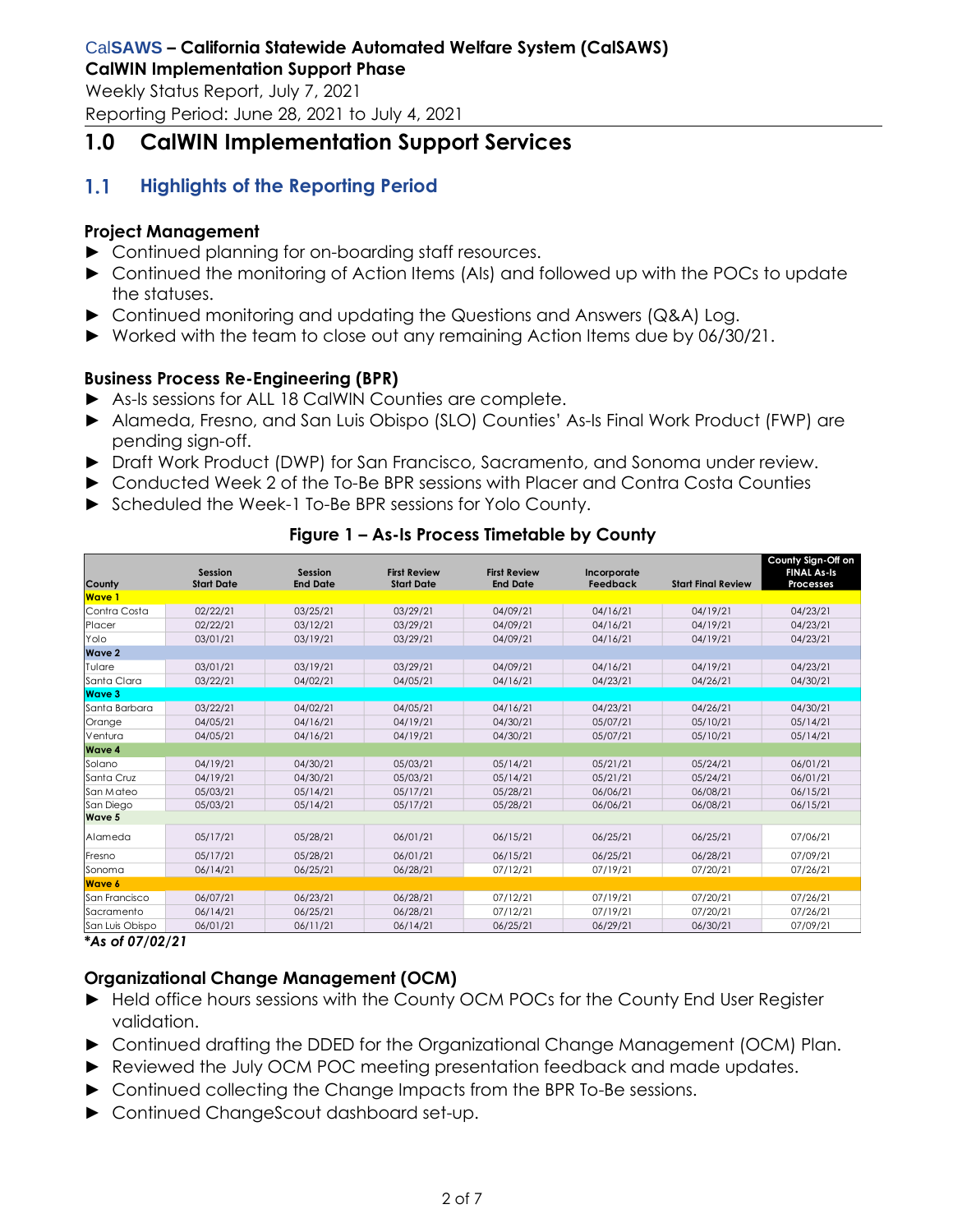Weekly Status Report, July 7, 2021 Reporting Period: June 28, 2021 to July 4, 2021

# **Training**

- ► Prepared to onboard the Training Development team on 07/06/21.
- ► Participated in an OCM Planning session on 06/29/21.
- ► Participated in the Placer and Contra Costa BPR Debrief sessions on 06/29/21, 06/30/21, and 07/01/21.

# **Implementation Support Services (ISS)**

- ► Participated in the Wave-1 Counties To-Be sessions.
- ► Continued preparing for Visioning Lab II and distributed the calendar invitation.
- ► Continued to review the conversion activities that will impact conversion of the CalWIN Counties and discussed open questions with the Conversion team on 06/29/21.
- ► Continued to work with the CalSAWS subject matter experts (SMEs) to gather details around the questions raised during their County profile review meeting.
- ► Participated in ongoing meetings with DD&I and the Consortium for conversion, API user groups, and DDID.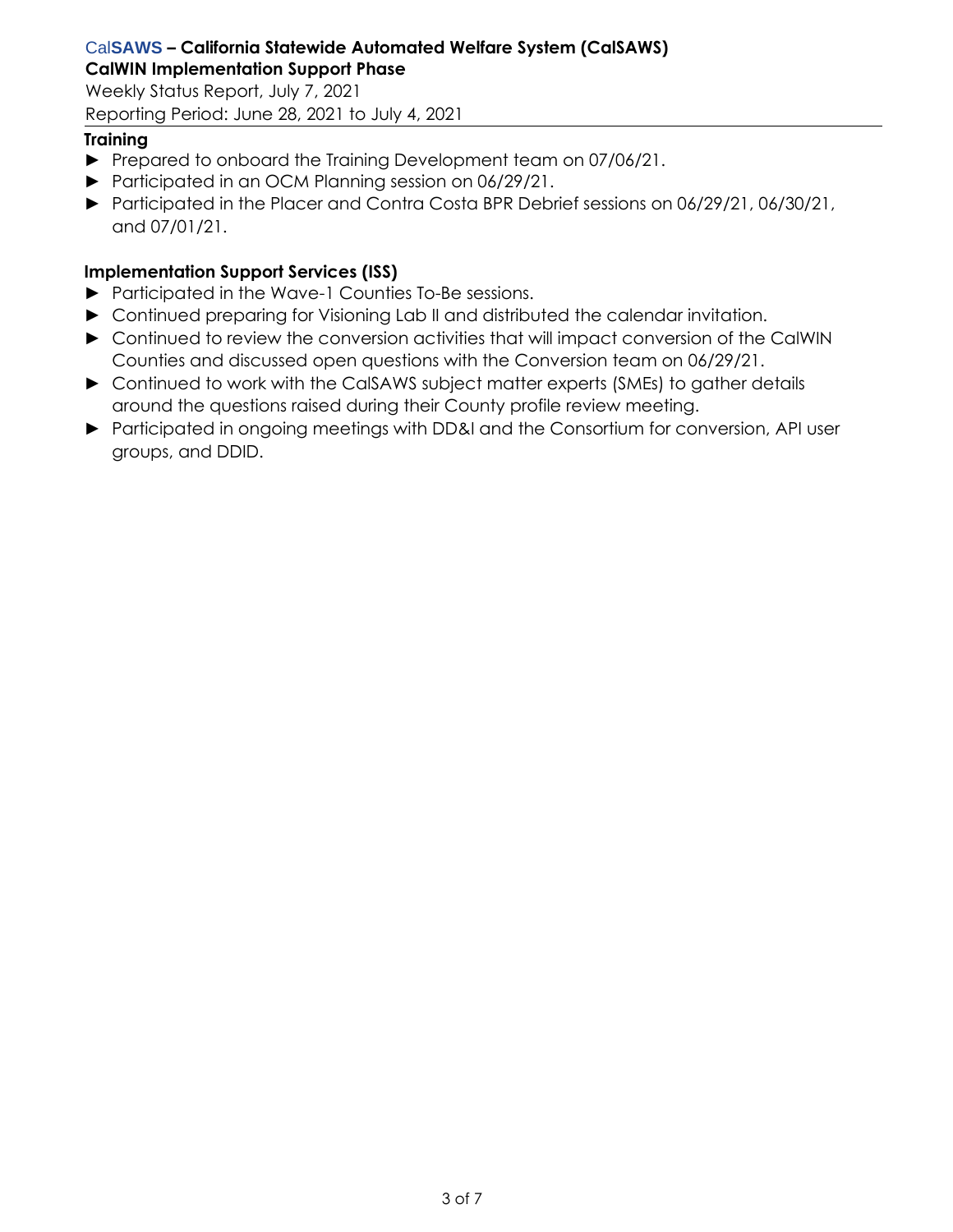Weekly Status Report, July 7, 2021 Reporting Period: June 28, 2021 to July 4, 2021

## **Project Timeline**

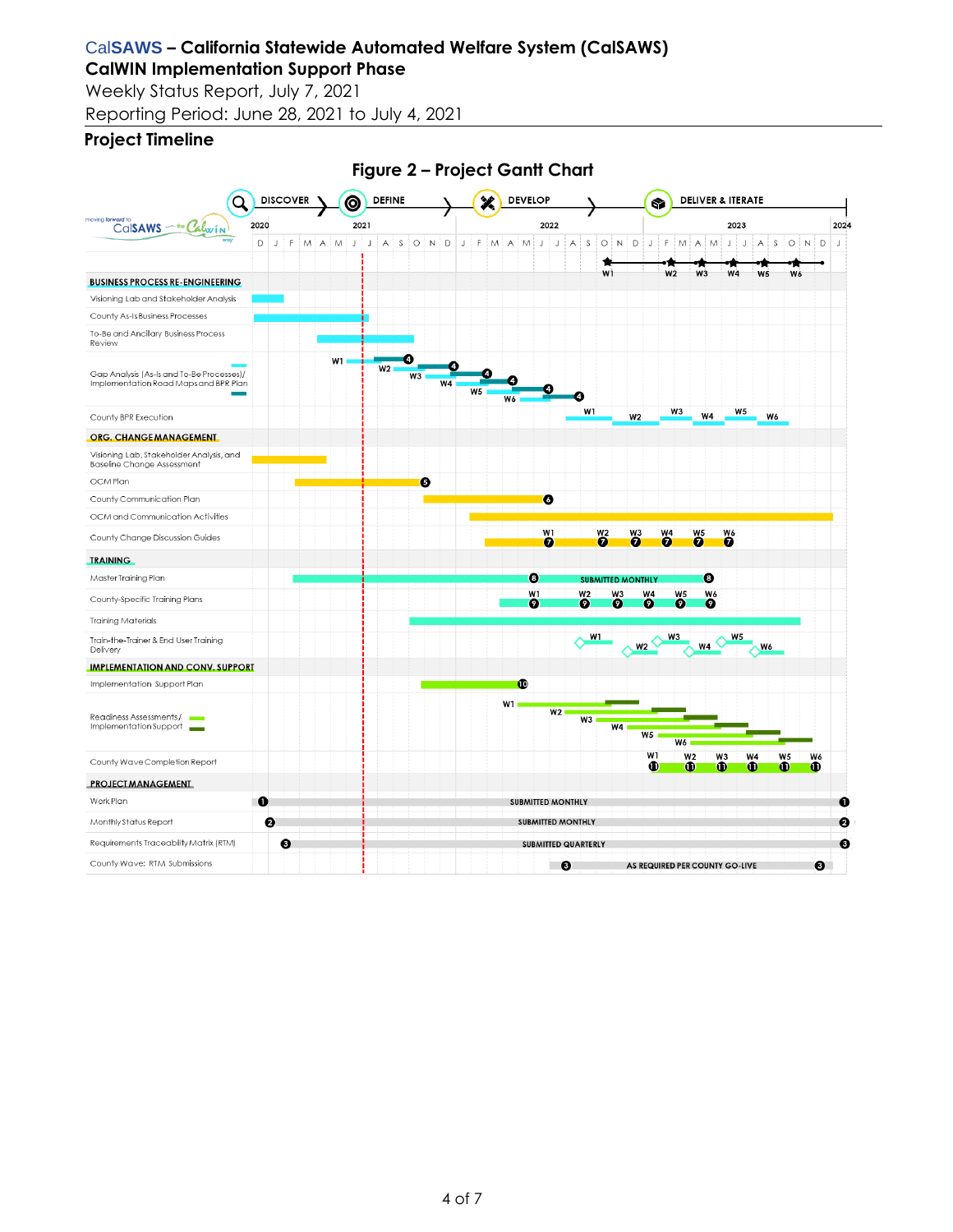Weekly Status Report, July 7, 2021

Reporting Period: June 28, 2021 to July 4, 2021

#### <span id="page-5-0"></span> $1.2$ **Project Deliverable Summary**

Deliverable Activity is summarized within the tables below.

# **Table 1 – Deliverable Status for Current Reporting Period**

|                  |                                           |             |             | <b>Coming Soon</b><br>Completed |             |              |
|------------------|-------------------------------------------|-------------|-------------|---------------------------------|-------------|--------------|
| <b>DEL</b><br>ID | <b>Deliverable Name</b>                   | <b>DDED</b> | <b>FDED</b> | <b>DDEL</b>                     | <b>FDEL</b> | <b>Final</b> |
| 01               | Workplan - Initial                        | 12/04/20    | 12/15/20    | 12/23/20                        | 01/14/21    | 01/22/21     |
| 02               | Monthly Status Report - Initial           | 12/04/20    | 12/18/20    | 01/05/21                        | 01/12/21    | 01/27/21     |
| 03               | Requirements Traceability Matrix Initial  | 12/22/20    | 01/07/21    | 02/01/21                        | 02/16/21    | 02/23/21     |
| 04               | Business Process Re-Engineering Plan - W1 | 07/14/21    | 07/26/21    | 10/11/21                        | 11/01/21    | 11/08/21     |
| 05               | Organizational Change Management Plan     | 07/14/21    | 07/26/21    | 10/04/21                        | 10/26/21    | 11/02/21     |
| 06               | County Communication Plan                 | 08/16/21    | 08/26/21    | 01/03/22                        | 01/25/22    | 02/01/22     |
| 07               | <b>County Change Guide</b>                | 01/14/22    | 01/27/22    | 03/24/23                        | 04/17/23    | 04/24/23     |
| 08               | Master Training Plan                      | 08/13/21    | 08/25/21    | 05/13/22                        | 06/06/23    | 06/13/23     |
| 09               | County Specific Training Plan             | 09/14/21    | 09/24/21    | 05/08/23                        | 05/30/23    | 06/06/23     |
| 10 <sup>°</sup>  | Implementation Support Plan               | 01/14/22    | 01/27/22    | 05/16/22                        | 06/07/22    | 06/14/22     |
| 11               | Wave Completion Report                    | 09/15/22    | 09/27/22    | 01/11/24                        | 01/24/24    | 01/31/24     |

# **Table 2 – Upcoming Deliverable Deadlines**

| DEL # | <b>Deliverable Name</b>                     | <b>Status</b> | <b>Next Deadline</b>                                       |
|-------|---------------------------------------------|---------------|------------------------------------------------------------|
| 01    | Workplan - Initial                          | Complete      |                                                            |
| 01.06 | Work Plan - June 2021                       | On-Track      | FDEL submission due 07/08/21<br>FDEL approval due 07/15/21 |
| 02    | Monthly Status Report - Initial             | Complete      |                                                            |
| 02.06 | Monthly Status Report - June 2021           | On-Track      | FDEL submission due 07/08/21<br>FDEL approval due 07/15/21 |
| 03    | Requirements Traceability Matrix Initial    | Complete      |                                                            |
| 03.01 | Requirement Traceability Matrix - Quarter 1 | Complete      | FDEL submitted on 06/04/21<br>FDEL approval due 06/11/21   |
| 04    | <b>Business Process Re-engineering Plan</b> | On-Track      | DDED submission due 07/14/21                               |
| 05    | Organizational Change Management Plan       | On-Track      | DDED submission due 07/14/21                               |
| 06    | County Communication Plan                   | On-Track      | DDED submission due 08/16/21                               |
| 07    | <b>County Change Guide</b>                  | On-Track      | DDED submission due 01/14/22                               |
| 08    | Master Training Plan                        | On-Track      | DDED submission due 08/13/21                               |
| 09    | County Specific Training Plan               | On-Track      | DDED submission due 09/14/21                               |
| 10    | Implementation Support Plan                 | On-Track      | DDED submission due 01/14/22                               |
| 11    | <b>Wave Completion Report</b>               | On-Track      | DDED submission due 09/15/22                               |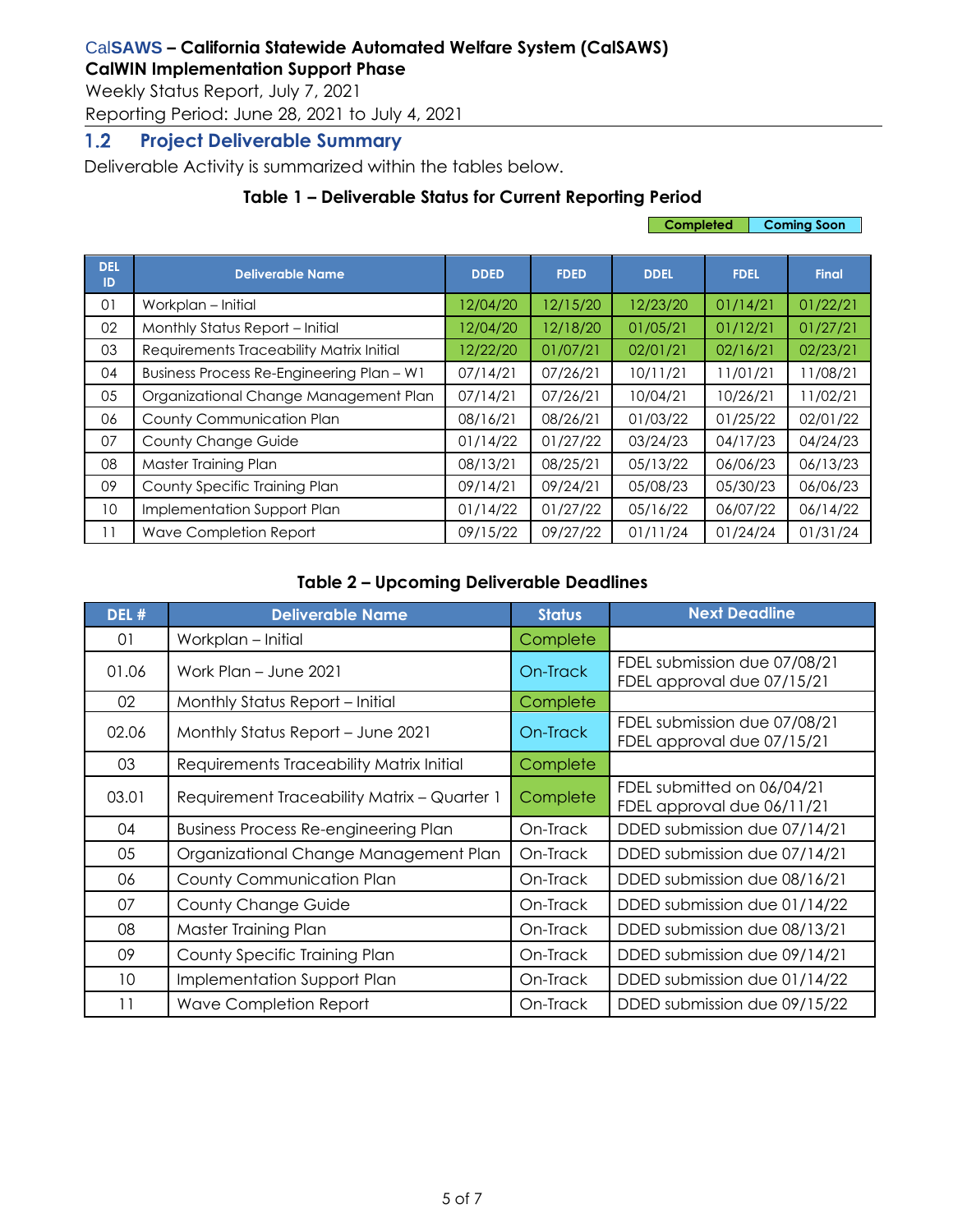Weekly Status Report, July 7, 2021

Reporting Period: June 28, 2021 to July 4, 2021

#### <span id="page-6-0"></span> $1.3$ **Project Risks and Issues**

There were no CalSAWS Risks or Issues created and/or still open for the reporting period.

## **Table 3 – Risks & Issues**

| TD | <b>Title</b> | Details <sup>1</sup> | Status | Impact Severity | <b>Date</b><br>Logged |
|----|--------------|----------------------|--------|-----------------|-----------------------|
|    |              |                      |        |                 |                       |

#### <span id="page-6-1"></span>**CRFI/CIT Communications Information**  $1.4$

There were no CalSAWS Information Transmittals (CITs) sent and/or still open for the reporting period.

# **Table 4 – CITs**

| $ C $ T ID | To       | <b>Subject</b>                    | Category | <b>Distribution</b><br><b>Date</b> | Primary<br><b>CalSAWS</b><br><i><b>Contact</b></i> | <b>Backup</b><br><b>CalSAWS</b><br><b>Contact</b> |
|------------|----------|-----------------------------------|----------|------------------------------------|----------------------------------------------------|---------------------------------------------------|
| XXX-       | CalWIN   | CalWIN Implementation Support     | CalSAWS  | TBD                                | Greg                                               | Richard                                           |
| 21         | Counties | Services – Publication of Q&A Log | DD&I     |                                    | Postulka                                           | Neumann                                           |

There were no CalSAWS Requests for Information (CRFIs) sent and/or still open for the reporting period.

#### <span id="page-6-2"></span> $1.5$ **Activities for the Next Reporting Period**

# **Project Management**

- ► Continue planning for and on-boarding staff resources.
- ► Continue to collaborate with other teams to coordinate information for the CalWIN Counties.
- ► Prepare and submit the Monthly Status Report– June 2021 on 07/08/21.
- ► Prepare and submit the Monthly Work Plan June 2021 on 07/08/21.
- ► Publish the Q&A Log to the Web Portal.

# **Business Process Re-Engineering (BPR)**

- ► Obtain sign-off for Alameda, Fresno, and San Luis Obispo (SLO) Counties.
- ► Conduct the Week-3 To-Be sessions for Placer and Contra Costa Counties.
- ► Distribute the Week-1 To-Be materials to Yolo County.
- ► Incorporate real-time feedback from the BPR sessions for continuous improvement.

# **Organizational Change Management (OCM)**

- ► Continue building the CalWIN Monthly Stand-Up Meeting presentation.
- ► Continue drafting the DDED for the OCM Plan.
- ► Review the July OCM POC meeting presentation feedback and make updates.
- ► Continue collecting the Change Impacts from the BPR To-Be sessions.
- ► Continue ChangeScout tool set-up.

# **Training**

► Start orientation and onboard the Training Development team on 07/06/21.